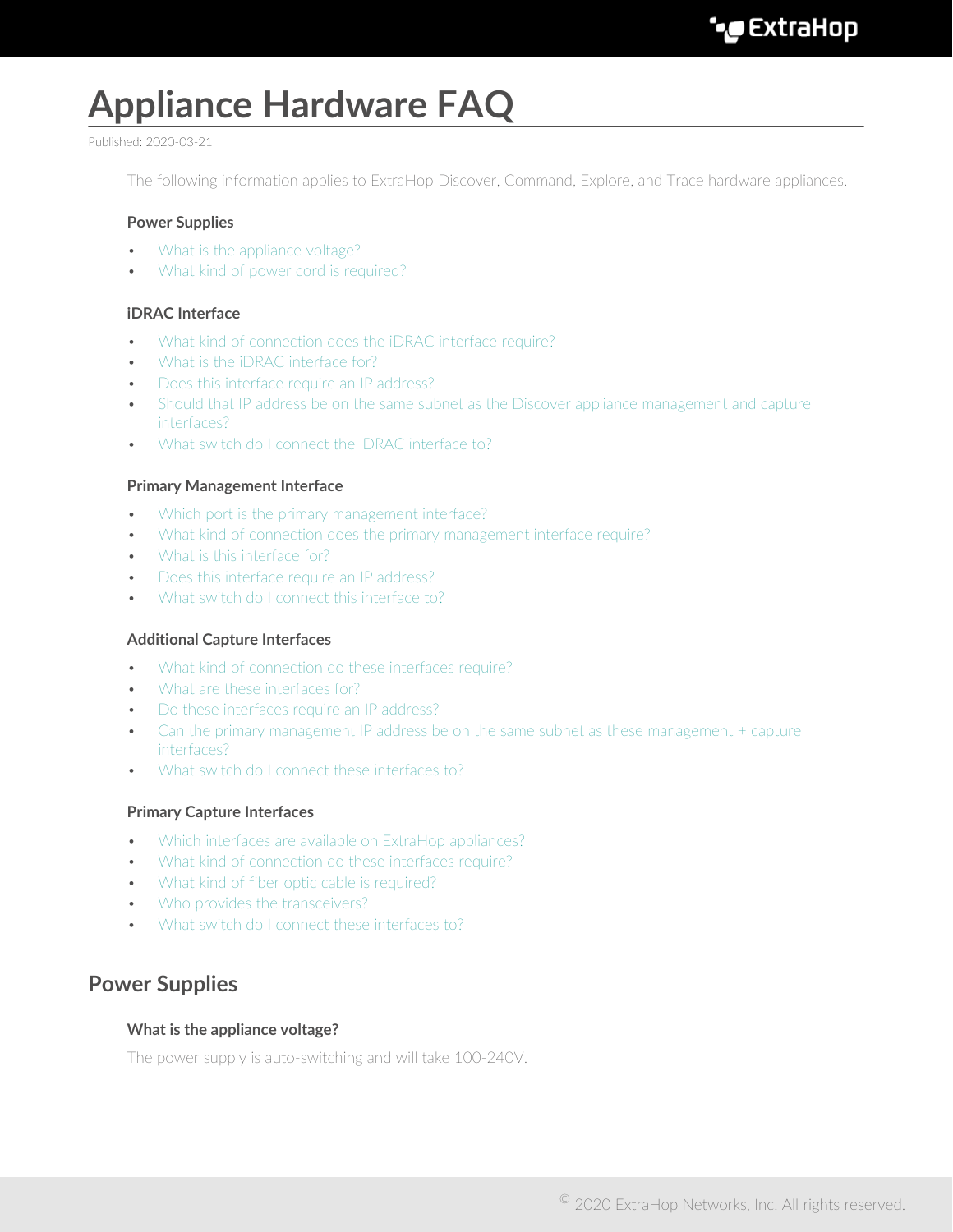# <span id="page-1-0"></span>**What kind of power cord is required?**

We ship our appliances with a power cable that has a C13 connector at the device end and a C14 cable at the outlet end. You can substitute any similarly rated power cable that meets your requirements.

# <span id="page-1-1"></span>**iDRAC Interface**

#### **What kind of connection does the iDRAC interface require?**

<span id="page-1-2"></span>RJ45 Ethernet.

## **What is the iDRAC interface for?**

<span id="page-1-3"></span>Lights-out management (LOM), which enables remote management of the appliance.

#### **Does this interface require an IP address?**

<span id="page-1-4"></span>Yes. A static IP is recommended for remote management.

#### **Should that IP address be on the same subnet as the Discover appliance management and capture interfaces?**

<span id="page-1-5"></span>The iDRAC IP address can be on the same subnet as the management interface.

## **What switch do I connect the iDRAC interface to?**

Connect iDRAC to your management network and VLANs and make sure that your ExtraHop administrators can access the iDRAC IP address.

# <span id="page-1-6"></span>**Primary Management Interface (1 or 3)**

#### **Which port is the primary management interface?**

For the EDA 1100, EDA 4200, EDA 6100, EDA 6200, EDA 8100, EDA 8200, and EDA 9100, interface 1 is the primary management port.

For the EXA 5200, ETA 6150, ETA 8250, EDA 9200, and EDA 10200, interface 3 is the primary management port.

#### <span id="page-1-7"></span>**What kind of connection does the primary management interface require?**

<span id="page-1-8"></span>RJ45 Ethernet.

#### **What is this interface for?**

The primary management interface is the interface that will attempt to acquire an IP address over DHCP when the appliance first boots after arrival from the factory.

This interface provides both management access to the appliance and can be configured for management plus NetFlow or management plus RPCAP, ERSPAN, and VXLAN. Access is available through a web browser to the ExtraHop Web UI and Admin UI or to the ExtraHop REST API.

The Discover and Command have both a Web UI and an Admin UI. The Explore and Trace appliances have an Admin UI only. All appliances have a REST API.

#### <span id="page-1-9"></span>**Does this interface require an IP address?**

Yes.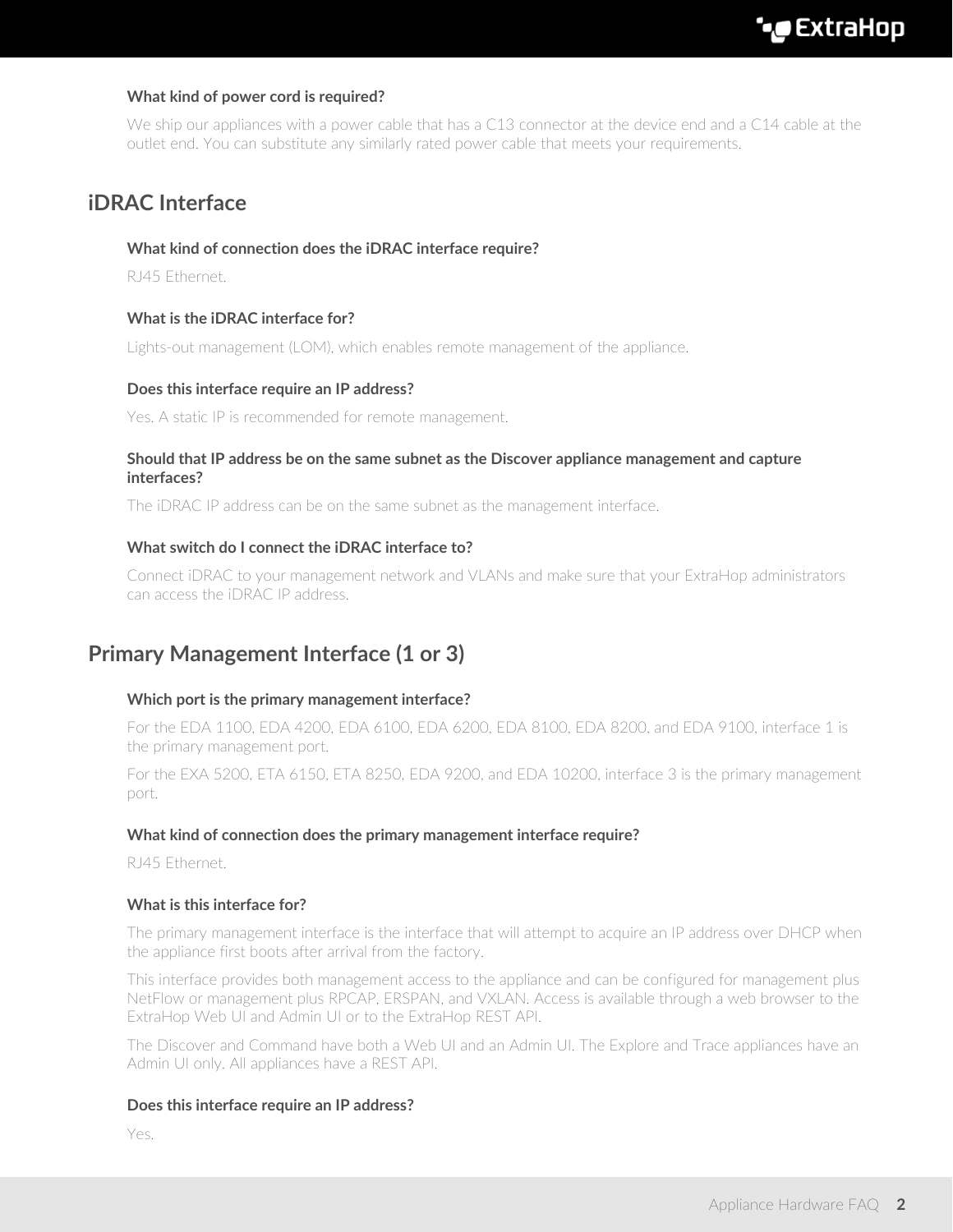# <span id="page-2-0"></span>**What switch do I connect this interface to?**

Connect this interface to your management network and VLANs. Note that the primary management interface can also send data out of your ExtraHop system to other systems, such as Open Data Stream and syslog.

# <span id="page-2-1"></span>**Additional Capture Interfaces (1-4)**

# **What kind of connection do these interfaces require?**

<span id="page-2-2"></span>Depending on the appliance, RJ45 Ethernet or fiber (SFP+ LC).

## **What are these interfaces for?**

On the Discover, these interfaces can be configured as follows:

- As additional dedicated management interfaces
- As management interfaces with auxiliary capture capabilities for the following IP-based data sources
	- ERSPAN
	- RPCAP
	- VXLAN
	- NetFlow (Discover appliances only)
	- As capture interfaces for raw packet feeds such as SPAN (1 GbE interfaces only)

While 10 GbE management + capture interfaces on the EDA 10200, EDA 9200, and ETA 8250 can conduct management functions at 10 Gbps speeds, processing traffic such as ERSPAN is limited to 1 Gbps.

#### <span id="page-2-3"></span>**Do these interfaces require an IP address?**

<span id="page-2-4"></span>Yes, if configured as a management port or if processing NetFlow, ERSPAN, RPCAP, or VXLAN target.

#### **Can the primary management IP address be on the same subnet as these management + capture interfaces?**

<span id="page-2-5"></span>No. All management-capable interfaces having an IP address must be configured with distinct subnets.

#### **What switch do I connect these interfaces to?**

Connect these interfaces to your traffic sources:

- The links where your ERSPAN or RPCAP software taps are installed
- The links where your SPAN sessions are configured
- A SPAN or software tap aggregation switch

Management interfaces that are not the primary interface are disabled by default.

# <span id="page-2-6"></span>**Primary Capture Interfaces (Interfaces 5-8)**

#### **Which interfaces are available on ExtraHop appliances?**

Interfaces 5-6 are available on the EDA 4200, EDA 6100, EDA 6200, EDA 8100, EDA 8200, ETA 6150, and ETA 8250.

Interfaces 5-8 are available on the EDA 9100, EDA 9200, and EDA 10200.